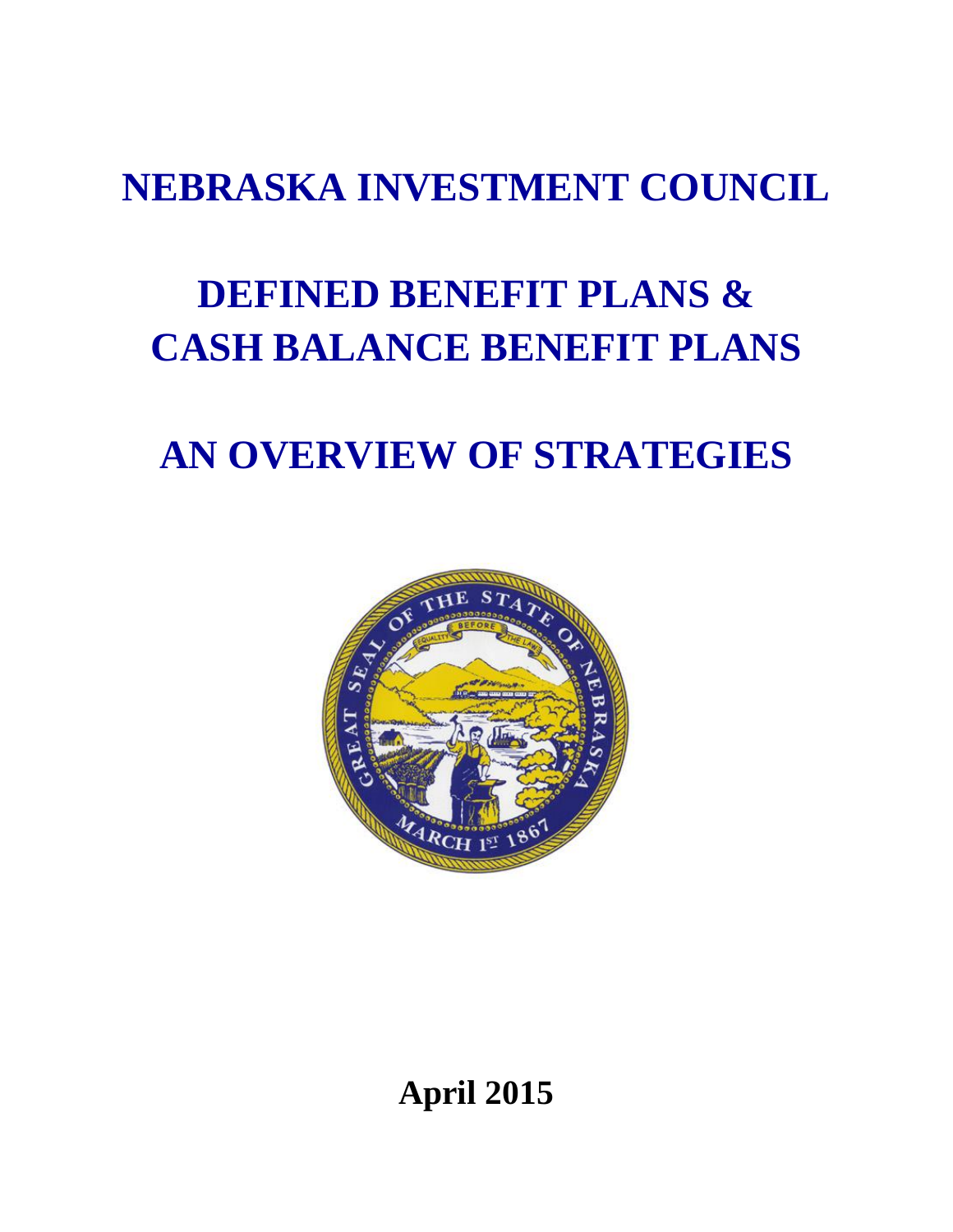### **NEBRASKA DEFINED BENEFIT PLAN & CASH BALANCE BENEFIT PLAN**

### **AN OVERVIEW OF STRATEGIES**

Nebraska's Defined Benefit and Cash Balance Benefit Plans employ a variety of strategies to meet the state's investment goals. This overview covers the six asset classes utilized within the Plans: U.S. Equity, Non-U.S. Equity, Global Equity, Fixed Income, Real Estate, and Private Equity. It also describes the investment managers engaged by the Nebraska Investment Council (NIC) to implement these asset class exposures.

#### **U.S. EQUITY**

The U.S. equity component provides exposure to all segments of the U.S. equity market, including growth and value stocks of large-, mid- and small-capitalization U.S. companies.

- **BlackRock:** NIC is invested in the BlackRock Russell 1000 Index fund, which provides a passive investment in the large cap segment of the U.S. stock market and holds issues in their appropriate weights based on the Index.
- **Dimensional Fund Advisors:** NIC is invested in the DFA U.S. Small Company strategy, which seeks to capture the returns and diversification benefits of the U.S. small cap asset class while maintaining low transaction costs. DFA invests in "smaller" small cap companies and attractively valued companies relative to the Russell 2000 Index.

#### **NON-U.S. EQUITY**

The non-U.S. equity component provides exposure to developed and emerging economies outside of the United States. The component benchmark, the MSCI All Country World ex-U.S. IMI, includes large-, mid-, and small-capitalization companies across 22 developed and 23 emerging market countries and covers approximately 99% of the international equity investment opportunity set.

- **BlackRock:** NIC is invested in the BlackRock World ex-U.S. IMI, a passive fund that is designed to track the returns of the MSCI World ex-U.S. IMI, a developed markets index. The fund is weighted proportionately to the weights of those companies that constitute the Index.
- **Baillie Gifford:** NIC is invested in the Baillie Gifford Emerging Markets Leading Companies strategy. Baillie Gifford utilizes a bottom-up approach for stock selection with an emphasis on earnings growth, cash flow growth, profitability, balance sheet strength, valuation, and sound qualitative judgment of a company's management. The manager has a consistent growth bias in its investment process, as it seeks to identify companies that can grow their earnings at a more accelerated rate in favorable industries relative to the market average.
- **Gryphon International Investment Corporation:** NIC is invested in the Gryphon EAFE Equity strategy. Gryphon applies a bottom-up, benchmark-agnostic, growth at a reasonable price philosophy. This investment process results in a small and manageable investible universe of around 150 stocks globally on which the team conducts deep fundamental analysis. (Though the strategy is named "EAFE Equity," it does include exposure to both developed and emerging market stocks.)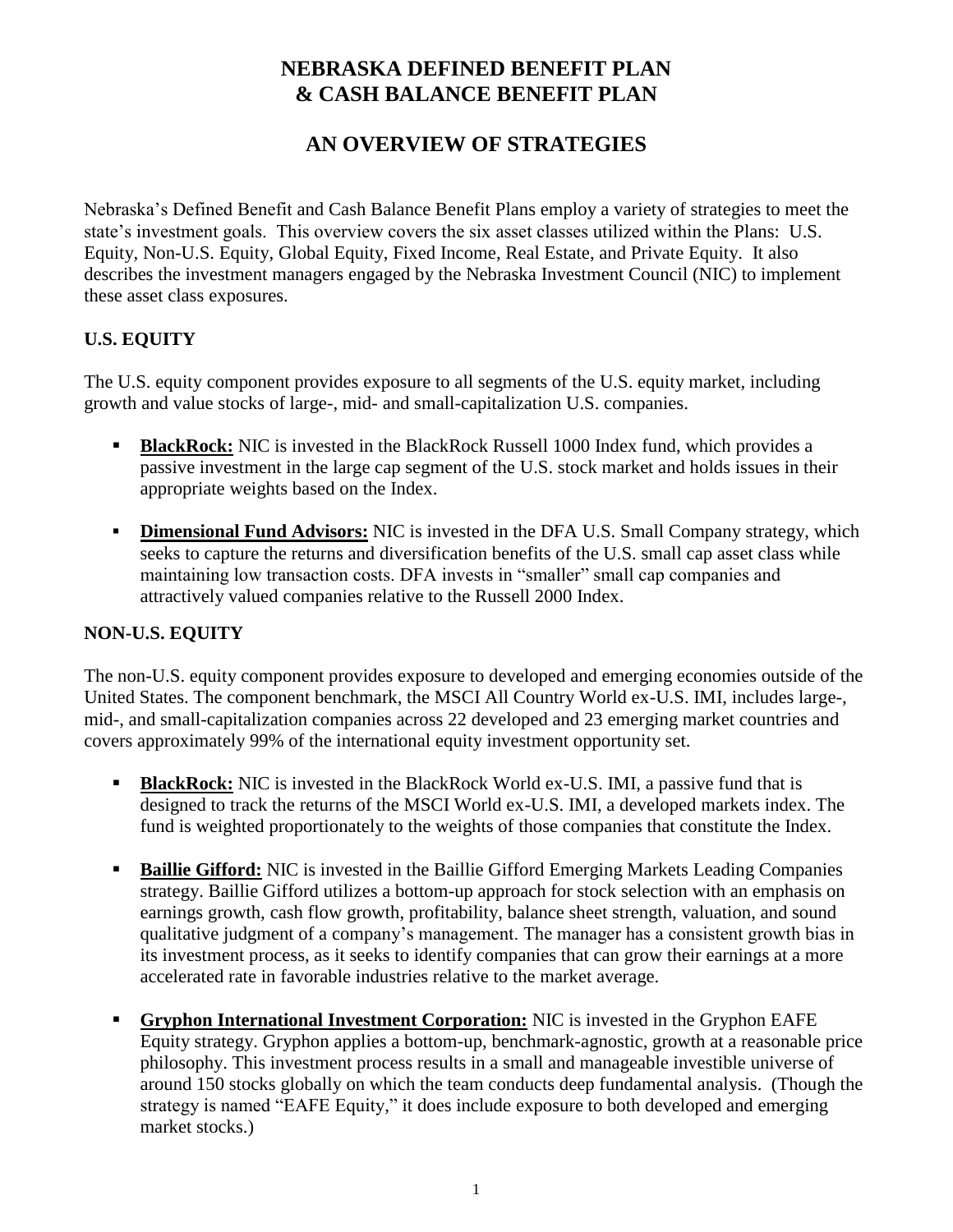#### **GLOBAL EQUITY**

The global equity component provides exposure to U.S., non-U.S. developed, and emerging market securities. The component benchmark, the MSCI All Country World IMI, includes large-, mid-, and small-capitalization companies across 23 developed and 23 emerging market countries and covers approximately 99% of the global equity investment opportunity set.

- **BlackRock:** NIC is invested in the BlackRock All Country World IMI Fund. The BlackRock All Country World IMI fund is designed to track the return of the MSCI All Country World IMI. The fund is comprised proportionately to the weights of those companies that constitute the Index.
- **Acadian Asset Management LLC:** NIC is invested in the Acadian Global Equity strategy, which implements a disciplined, quantitative investment process. Through its proprietary database, Acadian employs a diversified set of factors for stock selection.
- **MFS Investment Management:** NIC is invested in the MFS Global Equity strategy. MFS focuses on fundamental bottom-up company analysis conducted by research analysts that are organized along global sector lines. Portfolio construction is driven by high conviction stock selection and pays little attention to indices, true to the unconstrained investment approach.
- **Mondrian Investment Partners:** NIC is invested in the Mondrian Global Equity strategy. This strategy applies a disciplined bottom-up, value-driven investment approach with a focus on dividends. This process is then complemented by a top-down analysis for final portfolio construction.
- **IronBridge Capital Management, L.P.:** NIC is invested in the IronBridge Global Focus strategy. IronBridge's investment process revolves around its Cash Flow Return on Investment analysis that is designed to remove accounting inconsistencies across country borders. IronBridge employs two key elements in its investment process: the categorization of companies by their stage in the corporate life cycle and the isolation of the terms of wealth creation within each life cycle category.

#### **FIXED INCOME**

Fixed income generally serves as a risk-reducing asset class. The purpose of the fixed income portfolio is to preserve and grow principal and offset some of the volatility of the equity portfolio. The Barclays Universal Bond Index is used to benchmark the fixed income component. The Index consists of the following sectors:

- **Treasuries:** Bonds supported by the full faith and credit of the United States government, and therefore essentially free of default risk. Treasuries have a fixed coupon rate and repay principal at final maturity.
- **Agencies:** Bonds issued by government agencies such as Federal National Mortgage Association, Federal Home Loan Mortgage Corporation, Federal Home Loan Bank, and Farm Credit System.
- **Mortgage-Backed Securities (MBS):** Securities that are bundled mortgages, guaranteed by the Federal Home Loan Mortgage Corporation, the Federal National Mortgage Association, or the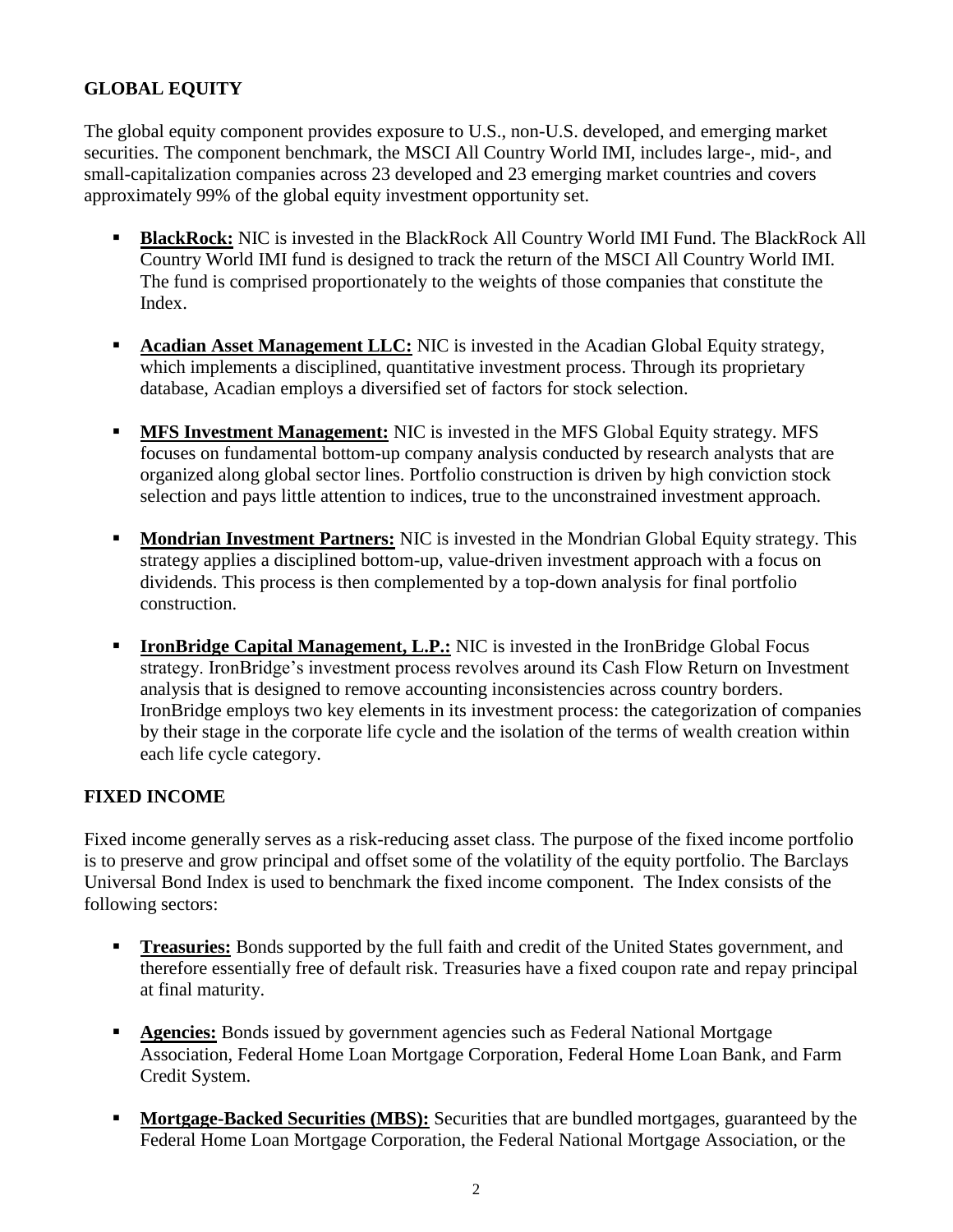Government National Mortgage Association, or privately issued. Investors receive a proportional share of all principal and interest payments.

- **Asset-Backed Securities (ABS):** Securities that consist of bundled credit card receivables, auto and home-equity loans, student loans, small business loans, or other securitized cash flows.
- **Corporates:** Investment grade, fixed-rate, and taxable bonds publicly issued by corporations within the industrial, utility, and financial sectors. Investment grade corporates carry a rating of BBB or higher.
- **High Yield:** Bonds with a credit rating below investment grade. High yield bonds carry a rating below BBB and typically offer a higher coupon than do investment grade bonds.
- **Global Debt:** Bonds issued by developed and emerging markets around the world. Global debt includes fixed-rate treasury, government-related, corporate and securitized bonds.
- **Emerging Market Debt:** Consists of liquid, fixed-rate, debt instruments issued by emerging market sovereign, quasi-sovereign or corporate entities, including Brady bonds, loans, and Eurobonds. Emerging Market Debt may be denominated in local currency or in U.S. dollars.

The NIC fixed income portfolio also includes an allocation to **bank loans**. The primary purpose of the allocation to bank loans is to hedge the fixed income portfolio against a rise in interest rates.

 **Bank Loans:** Loans made to businesses with credit ratings that are below investment grade. Bank loans are secured by the assets of the company and rank at the top of the capital structure, which can be expected to provide a level of recovery in event of default. Coupons on bank loans are floating rather than fixed, and are typically based on 3-month LIBOR which resets each month or quarter to the prevailing level of interest rates.

#### **Fixed Income Managers**

- **BlackRock:** NIC is invested in the BlackRock Aggregate Bond Index fund, a fund designed to track the return of the Barclays Aggregate Bond Index. BlackRock uses a combination of cellular stratified sampling and a risk factor model to capture the overall risk and return characteristics of its relevant benchmark universe.
- **BlackRock:** NIC is invested in the BlackRock Core-Plus Universal strategy. BlackRock employs both fundamental and technical factors, including macroeconomic trends, supply and demand analysis, yield curve structure, and volatility and convexity analysis when making sector and security decisions.
- **Pacific Investment Management Company (PIMCO):** NIC is invested in PIMCO's Core-Plus Total Return strategy. PIMCO employs a top-down and bottom-up process that implements active management of duration, yield curve exposures, country/sector allocation, security selection, and tactical allocation to non-benchmark sectors. PIMCO uses fixed income derivative instruments both for hedging purposes and as synthetic investments.
- **Loomis Sayles:** NIC is invested in the Loomis Sayles Multi-Sector Full Discretion strategy. Loomis Sayles' investment process emphasizes security selection through bottom-up research while incorporating top-down themes through the process. With fundamental research at its core, this absolute return strategy opportunistically invests across the global fixed income universe.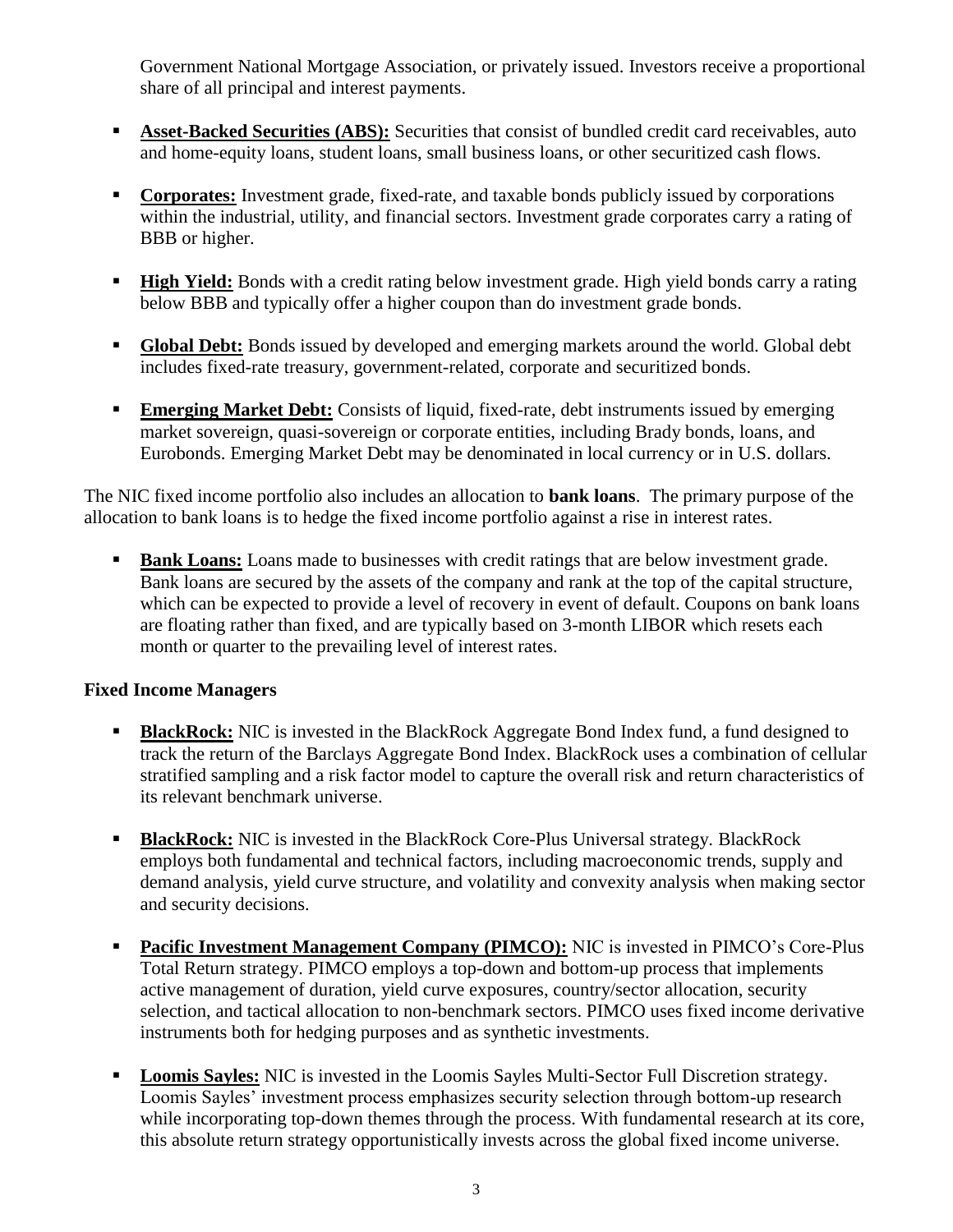- **Wellington Management Co.:** NIC is invested in the Wellington Global Aggregate strategy. The investment team focuses on risk control and macro and sector views to add value and to generate consistent excess returns. The strategy generates alpha through four sources: key macroeconomic themes, a quantitative model, credit, and emerging markets.
- **Loomis Sayles:** NIC is invested in the Loomis Sayles Bank Loans strategy. Loomis Sayles constructs its bank loan portfolio in a conservative and benchmark-aware framework. Portfolio construction is driven by a combination of bottom-up security selection and top-down macroeconomic analysis, with a focus on the higher quality segments of the market.
- **Franklin Templeton:** NIC is invested in the Franklin Templeton U.S. Floating Rate Bank Loans portfolio. The long-term focused, conservative bank loan strategy applies a bottom-up approach that is supplemented with top-down industry views. The portfolio is constructed to produce a high level of income while maintaining principal stability.

The NIC fixed income portfolio includes two longer-term **"opportunistic"** strategies. These strategies are sized conservatively and seek to achieve higher returns than the balance of the fixed income component in exchange for less liquidity and increased credit risk.

- **Pacific Investment Management Company (PIMCO):** NIC is invested in the PIMCO BRAVO II fund, a closed-end opportunistic credit fund that aims to capture liquidity and complexity premiums in the U.S. and European residential mortgage and commercial real estate credit markets. The disciplined investment approach combine's PIMCO's firm-wide macro views with asset-level analysis geared toward limiting write-downs.
- **Oaktree Capital Management:** NIC is invested in the Oaktree Real Estate Debt Opportunities fund, a closed-end opportunistic fund with a value-orientation and a focus on downside protection. The fund seeks to build a modestly levered diversified portfolio of investments across six areas of focus: commercial, FDIC/bank portfolios, residential, corporate, structured finance, and non-U.S.

#### **REAL ESTATE**

**Core Real Estate** is the most conservative investment strategy in real estate and focuses on owning high quality, stabilized properties in the most liquid and economically diverse markets. Core investment strategies are defined by their low use of leverage and a significant focus on current income yield. Core real estate is often referred to as the "beta" of the asset class. NIC has three managers in this space.

- **Cornerstone Real Estate Advisors** NIC is invested in the Cornerstone Patriot Fund. The Cornerstone Patriot Fund is a U.S. open-end, diversified Core fund that is managed with an emphasis on research, targeting "barrier" markets, which are perceived to reduce the risk of oversupply and offer potential for outsized rent growth and appreciation.
- **Prudential Real Estate Investors** NIC is invested in the Prudential Real Estate Insurance Separate Account (PRISA), one of oldest and largest U.S. Core open-end commingled real estate funds available in the marketplace. PRISA invests primarily in Core, well-leased, operating properties with a focus on income.
- **UBS Realty Investors** NIC is invested in the UBS Trumbull Property Fund ("TPF") and recently approved a commitment to the Trumbull Property Income Fund ("TPI"). TPF is an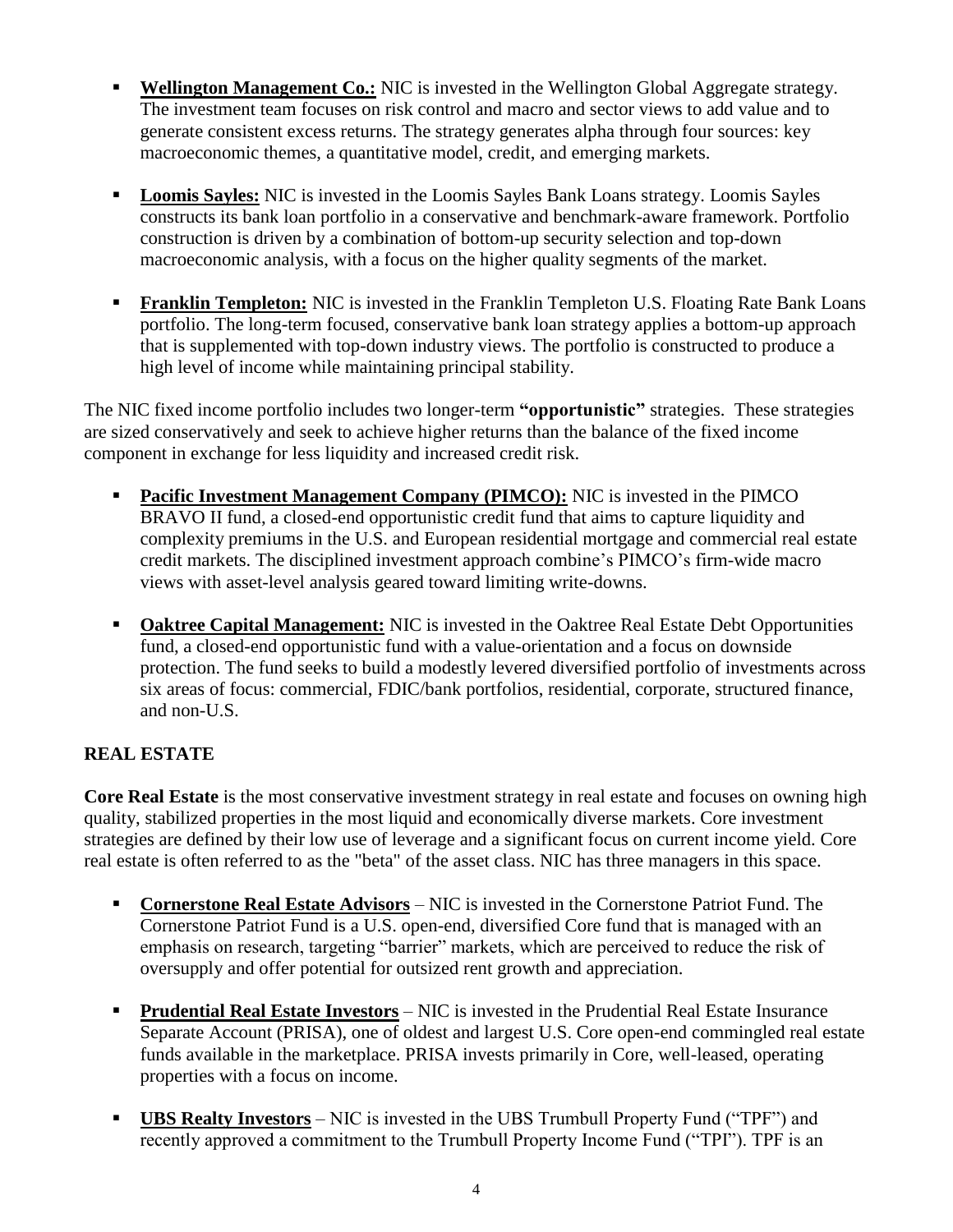open-ended, diversified Core fund focusing on the four main property types with a small exposure to hotels and focusing on the top markets for high-quality Core institutional real estate assets. While similar to TPF in structure, TPI, however, is a debt fund that is primarily invested through participating mortgages.

**Value-Added Real Estate** is a style of real estate investing which focuses on a balance of increasing property level income and enhancing underlying asset appreciation to create value through the execution of leasing, repositioning, and redevelopment strategies. Value-Added strategies employ moderate leverage.

- **Almanac** NIC is invested in Almanac Realty Securities Fund V and recently committed to Almanac Realty Securities Fund VII, both of which are closed-end commingled funds with a 7 to 10 year lifecycle. Almanac is a real estate manager that provides growth capital and organizational resources to private and public real estate operating companies ("REOC").
- **Beacon Capital Partners** NIC is invested in Beacon Capital Partners Fund V, a closed-end commingled fund with a 7 to 10 year lifecycle. Beacon Capital Partners focus on the development, redevelopment, leasing, and recapitalization of office investments in primary, urban markets. Beacon targets investments primarily within the U.S. with some investments expected to be made in Western Europe.
- **Heitman** NIC is invested in Heitman Value Partners Fund II, a value-added closed-end commingled fund with a 7 to 10 year lifecycle. The Fund invests in real estate primarily through joint ventures with proven public and private real estate operating companies within the United States. The Fund's strategy is to acquire assets in need of repositioning in major U.S. markets and to create value by executing asset-level business plans and selling the asset to core real estate buyers.
- **Prudential Real Estate Investors** NIC is invested in the Prudential Real Estate Insurance Separate Account II (PRISA II), a periodically open-ended, broadly diversified U.S.-focused commingled real estate equity fund pursing an enhanced-Core strategy. Established in 1980, this long-standing Fund offers a diversified real estate portfolio with solid income growth but with stronger appreciation potential compared to a core "beta" portfolio.
- **Rockwood Capital Real Estate Partners** NIC is invested in Rockwood Capital Real Estate Partners Fund IX, a closed-end commingled fund with a 7 to 10 year lifecycle. The Fund targets a combination of current income and value creation by employing active asset and portfolio management to reposition, re-lease, rehabilitate, and/or develop to optimize overall Fund performance. Rockwood Capital is a primarily U.S. focused manager investing in office and other workspace, retail, hotel, and residential assets located in coastal markets with high barriers to entry.

**Opportunistic Real Estate** is the most tactical style of real estate investing and is usually focused on enhancing and creating significant value appreciation through development, capital stack restructuring, change of property use, distressed asset/ownership/market conditions, public-to-private transactions, emerging sectors, and secondaries. Opportunistic strategies employ a significant amount of leverage and have a limited focus on current income. This style of investing is most successful when there is an imbalance in the real estate or capital markets.

*\*Note: Value-Added and Opportunistic strategies often share a significant overlap, thus these segments are commonly combined and called "Non-Core" real estate investing.*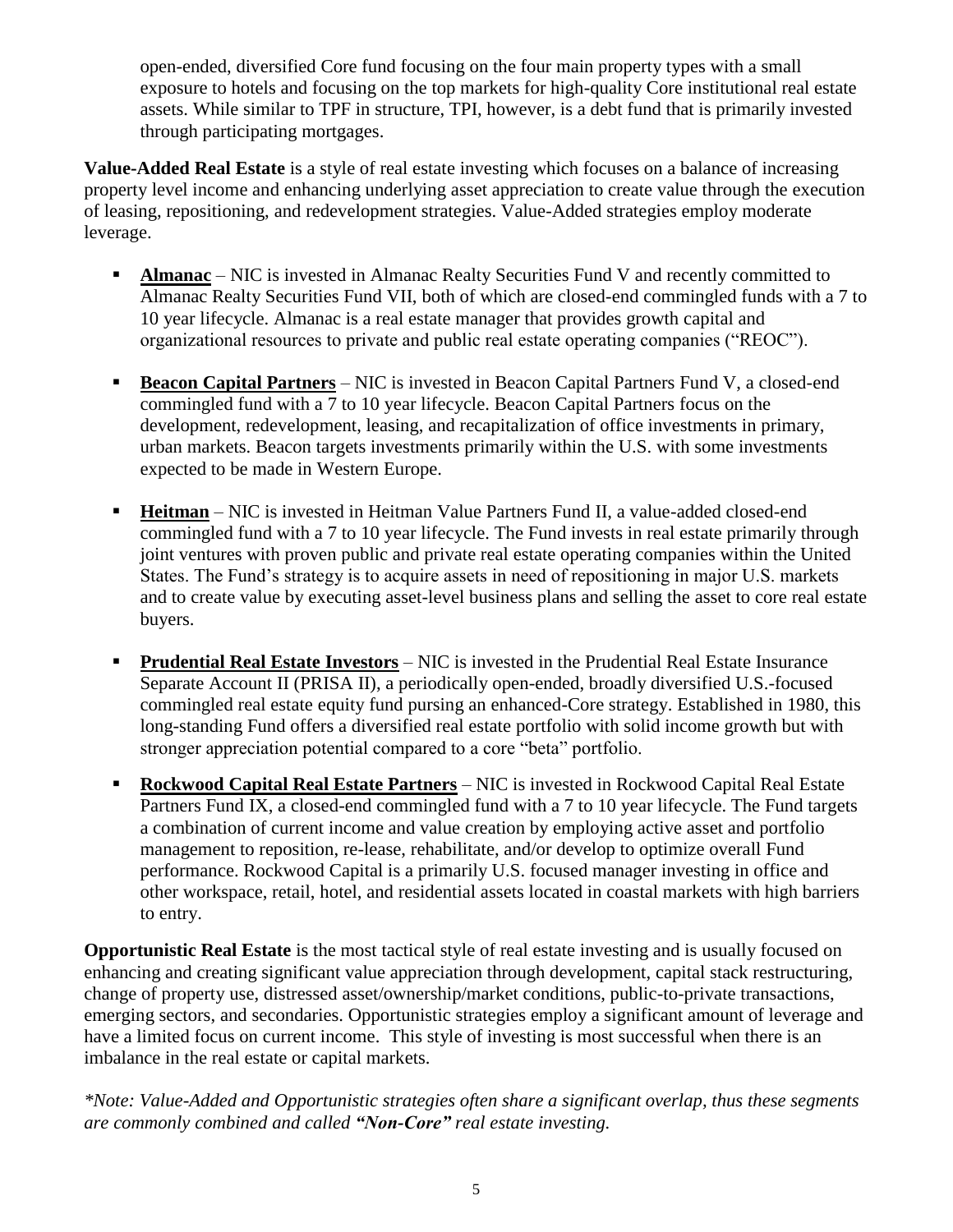- **Angelo, Gordon & Co.** NIC is invested in Angelo Gordon Realty Fund VIII, a closed-end commingled fund with a 7 to 10 year lifecycle. The Fund focuses on acquiring interests in subperforming and distressed real estate assets and debt which often require significant capital restructuring and asset repositioning. Distressed debt situations where market peak investors are overleveraged and require material capital infusions are targeted.
- **CBRE Global Investors** NIC is invested in the CB Richard Ellis Strategic Partners U.S. Opportunity Fund V, a closed-end commingled fund with a 7-to-10 year lifecycle. This Fund focuses on a variety of strategies including repositioning programs, early stage development, acquiring portfolios, and investing in operating companies with high quality real estate in major metropolitan markets.
- **Landmark Real Estate Partners** NIC is invested in Landmark Real Estate Partners Fund VI and recently committed to Landmark Real Estate Partners Fund VII, both of which are closedend commingled funds with a 5 to 8 year lifecycle. Landmark's Opportunistic funds focus on targeting the acquisition of secondary interests in existing real estate partnerships.
- **Rockpoint Group** NIC is invested in Rockpoint Real Estate Fund III, a closed-end commingled fund with a 7 to 10 year lifecycle. The Fund focuses on creating value among distressed assets including both equity and debt opportunities. The manager targets investments primarily within the U.S. and focuses on investing in major metropolitan areas that have both market depth and liquidity.
- **Torchlight Investors** NIC is invested in the Torchlight Debt Opportunity Fund IV, a closedend commingled fund with a 5 to 8 year lifecycle. The Fund focuses on high yield real estate debt investments in both the private and public markets.

#### **PRIVATE EQUITY**

Private equity is broadly defined as investments in privately-negotiated securities that typically do not trade in a capital market. Investments are typically illiquid and long-term in nature, thereby introducing greater risk into a portfolio, but offer the potential for higher returns than traditional asset classes. The NIC portfolio includes four categories of private equity investments: Buyouts, Venture Capital, Special Situations, and Fund-of-Funds.

Buyout partnerships provide funding to acquire majority or controlling interests in a business or product lines from either a public or private company. These partnerships are generally diversified by industry and other relevant measure. Buyout partnerships cover company sizes ranging from mega to smallmarket.

- **Accel-KKR Capital Partners (Funds III & IV)** A buyout Firm targeting majority-ownership positions in cash flow positive, mid-market software and technology-enabled services companies. Focus is on sectors in which vertical market domain expertise creates a sustainable competitive advantage, competition is fragmented and end-market growth is strong.
- **Beecken Petty O'Keefe** A buyout fund investing in middle market companies based in the United States and operating in the healthcare industry, primarily in the services and product sectors.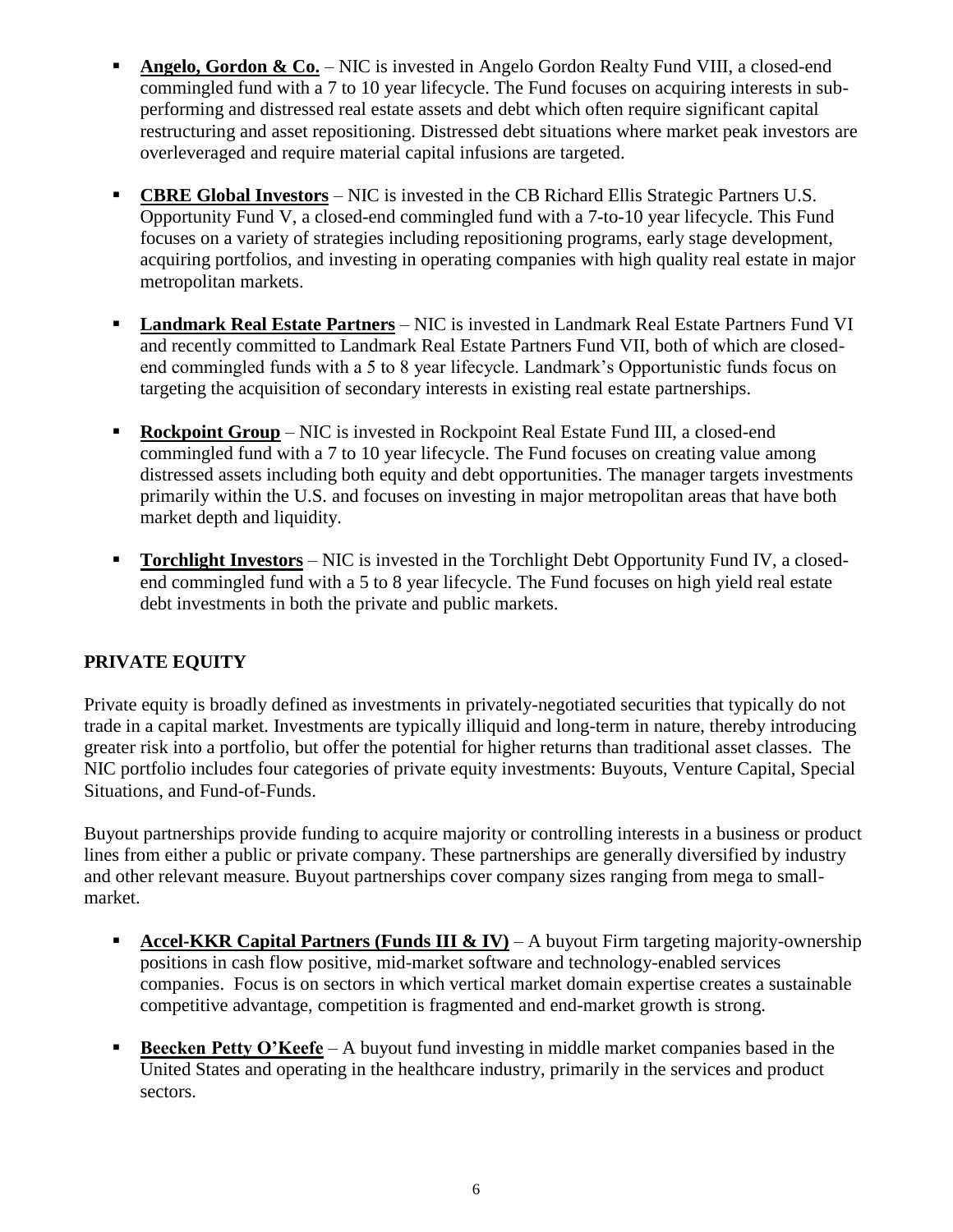- **Bridgepoint (IV & V)** A pan-European buyout firm focusing on the mid-market. The Firm operates out of seven offices and has been investing in Europe since 1991.
- **CVC (Capital Partners VI & European Equity Partners V)** A global private equity and investment advisory firm with a network of 21 offices across Europe, Asia and North America. Investment strategy focusses on large buyouts of market leading businesses in Europe, North America and Asia.
- **Francisco Partners** A middle market technology buyout firm focused on complex transactions. Portfolio consists of value and growth-oriented transactions located primarily in the United States (approximately 20% outside of the United States).
- **Green Equity Investors** A middle-market buyout firm investing in companies located in North America. Focuses on companies operating in: retail/consumer products, distribution, healthcare, aerospace/defense, and consumer/business services.
- **Lightyear Capital** A middle market buyout firm focused on making investments in the financial service sector principally based in the United States.
- **Lincolnshire Equity** A buyout fund investing in small and middle market companies operating predominantly in the manufacturing and service sectors. The Fund targets companies in niche sectors with strong potential for operational improvements located in the US.
- **McCarthy Capital (Fulcrum & McCarthy Funds)** A lower middle market buyout and growth equity firm investing in a broad range of industries across the United States.
- **New Mountain Capital Partners (III and IV)** A middle to large market buyout firm focusing on control-oriented business building and growth opportunities with a focus on defensive growth industries in the U.S.
- **Pine Brook Capital** A middle market private equity firm focused exclusively on making investments in the financial service and energy sectors (approximately 50% in each sector). Primarily focused on companies in the United States and Canada.
- **Resolute (II & III; the Jordan Company)** A middle market generalist buyout firm targeting control private equity investments principally based in North America. Investment approach includes partnering with management and supporting investments with a hands-on operational strategy.
- **TRG Growth Partners** A buyout fund targeting investments in companies with significant operations and businesses based in the developed markets where they outsource services or manufacturing to Asia, emerging Europe, or Latin America.
- **Wynnchurch Capital** Focuses on control investments in complex, overlooked and underperforming lower middle-market companies in the U.S. and Canada where it believes it can implement focused operational value creation strategies to significantly improve company performance.

**Venture Capital** partnerships invest in newer high growth companies typically addressing technology, life sciences, and other specialty growth industries. Venture Capital partnerships can be divided into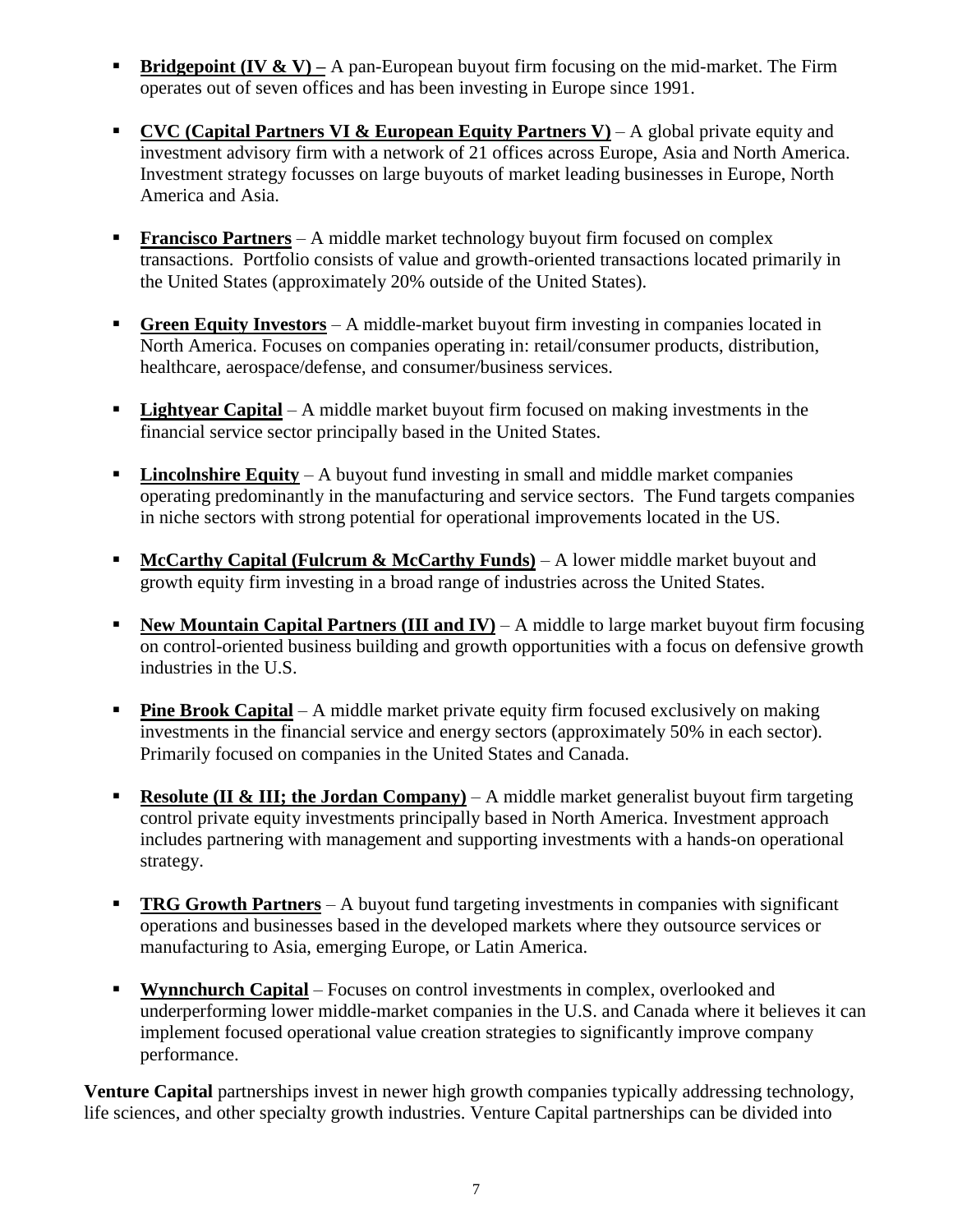three categories (Seed, Early-Stage and Later-Stage) which invest in different stages of the lifecycle of a new idea, product or business.

- **CMEA Ventures** An early stage venture capital firm focused on technology, life sciences, and clean technology companies primarily located in the San Francisco Bay Area.
- **New Enterprise Associates (13 and 14)** A broadly diversified venture capital fund focused on technology, life sciences, and clean technology companies. Invests approximately 75% in early stage and 25% in venture growth opportunities primarily in the US with opportunistic investments outside the U.S.

**Special Situation** partnerships are private corporate finance investment strategies that either a) do not fall under the Buyout or Venture Capital categories or b) do not justify a separate long-term strategic allocation. Such partnerships include: Distressed Debt/Turnaround, Subordinated Debt (Mezzanine), Energy, and Secondaries.

- **Ares Corporate Opportunities Fund (III and IV)** A distressed debt, buyout, and growth equity fund that invests in middle-market companies with strong franchises and attractive growth opportunities in a broad range of industries.
- **Ares Mezzanine Partners** Managed by the Private Debt Group of Ares Management LLC, the fund makes mezzanine investments in middle-market companies focusing on investing capital in predominantly non-syndicated first and second lien loans and mezzanine debt, which may include an equity component. .
- **Ares EIF US Power Fund** Focuses on control-oriented investment opportunities in the US power sector including power generation and transmission assets, gas pipelines, storage facilities and related energy investments, by either acquiring existing operating facilities or by investing in the development and/or construction of new facilities.
- **HarbourVest (Dover Street)** A secondary manager investing in global purchases of venture capital, buyout, and other private equity assets. The fund invests across all vintage years, industries and geographies.
- **The Energy and Mineral Group** A natural resources manager focusing on midstream assets, minerals, and oil and gas companies that have unique resources needed by the economy that provide a deep value position making them less sensitive to commodity price volatility.
- **Longroad Asset Management** Specializes in distressed situations where it can achieve effective control over the governance through debt securities, obligations and assets of lower middle-market companies located primarily in the United States and Canada.
- **Merit Mezzanine** A mezzanine fund that provides financing to smaller middle-market companies (\$5 million to \$25 million in annual EBITDA) located primarily in the United States that are not owned by private equity sponsors. Investments typically take the form of subordinated debt with equity participation through warrants or equity.
- **Quantum Energy Partners (V and VI)** Primarily focuses on upstream oil and gas in North America, with additional minor exposure to power generation, midstream energy and energy services. Portfolio to be relatively concentrated and focused on middle market growth-equity transactions in unconventional resources.